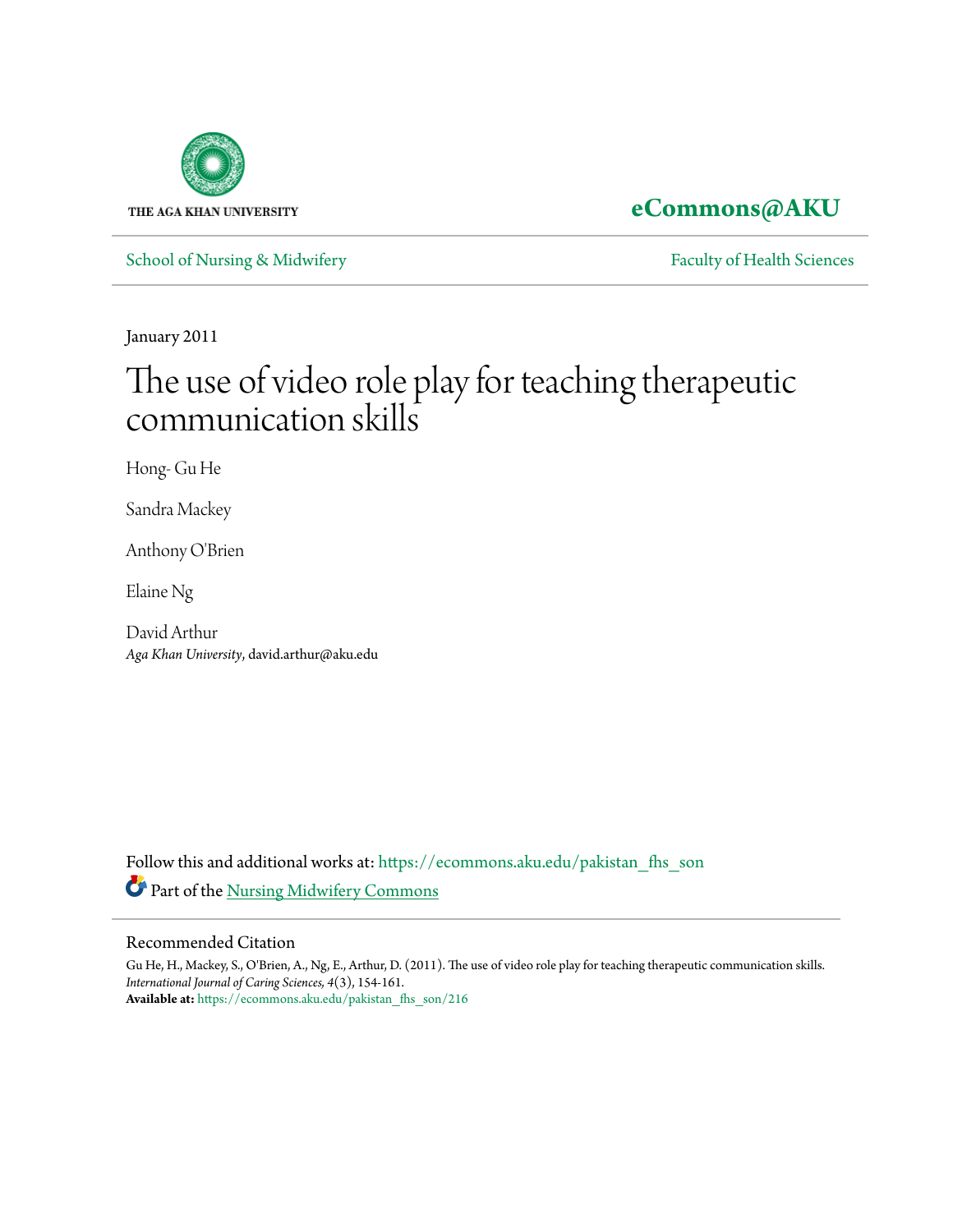**154**

# **O R I G I N A L P A P E R**

## **The Use of Video Role Play for Teaching Therapeutic Communication Skills**

#### **Hong-Gu He, PhD, MD, RN,**

Assistant Professor, Alice Lee Centre for Nursing Studies, Yong Loo Lin School of Medicine, National University of Singapore, Singapore

#### **Sandra Mackey, PhD, RN,**

Assistant Professor, Alice Lee Centre for Nursing Studies, Yong Loo Lin School of Medicine, National University of Singapore, Singapore

#### **Anthony O'Brien, PhD, RN,**

Associate Professor, Head of Peninsula Campus, School of Nursing and Midwifery, Monash University, Australia

## **Elaine Ng, MSc, RN,**

Deputy Director, Division of Nursing, Changi General Hospital, Singapore

#### **David G. Arthur, PhD, RN,**

Professor, Graduate School, Angeles University Foundation, Philippines

**Correspondence:** Hong-Gu He, PhD, MD, RN, Assistant Professor, Alice Lee Centre for Nursing Studies, Yong Loo Lin School of Medicine, National University of Singapore Level 2, Clinical Research Centre, Block MD11, 10 Medical Drive, Singapore 117574 Tel.: +65 6516 7448; Fax: +65 6776 7135, Email: nurhhg@nus.edu.sg

#### **Abstract**

**Background:** Effective Communication is a fundamental skill for practice across health care settings and is a component of undergraduate nursing programs around the world. Resource materials appropriate for the teaching of communication in an Asian context are lacking.

**Aim:** The aim of this study was to evaluate the usefulness of a self-developed video using role play in facilitating teaching and learning associated with therapeutic communication**.**

**Methods:** Videos were produced which demonstrated the fundamental communication skills of listening, understanding, exploring and comforting/supporting, using role play. These were shown to Year 1 nursing students in tutorials over four weeks. Their usefulness was evaluated using a self-developed questionnaire. Among 74 questionnaires distributed at the end of the fourth tutorial, 72 were returned, with a 97% response rate.

**Results:** Most students agreed that the video clips provided useful examples for role-playing the communication skills (89%), helped trigger them to perform role-playing (74%), were useful to improve understanding of different communication skills (93%) and helped them learn from other students' role-playing performance (87%). Overall impression of using the videos in the tutorial teaching was very useful (27%) and useful (68%).

**Conclusions:** Most students valued the videos developed purposely for teaching therapeutic communication and recommended that the videos be used in the future. Using video role plays facilitated the teaching and learning process and enhanced undergraduate nursing students' understanding and application of communication skills. More video clips will be developed in the future, with improved quality and with a broader range of health care communication scenarios demonstrated in order to be used more widely.

 **Keywords:** Therapeutic communication, teaching and learning, video, role play, students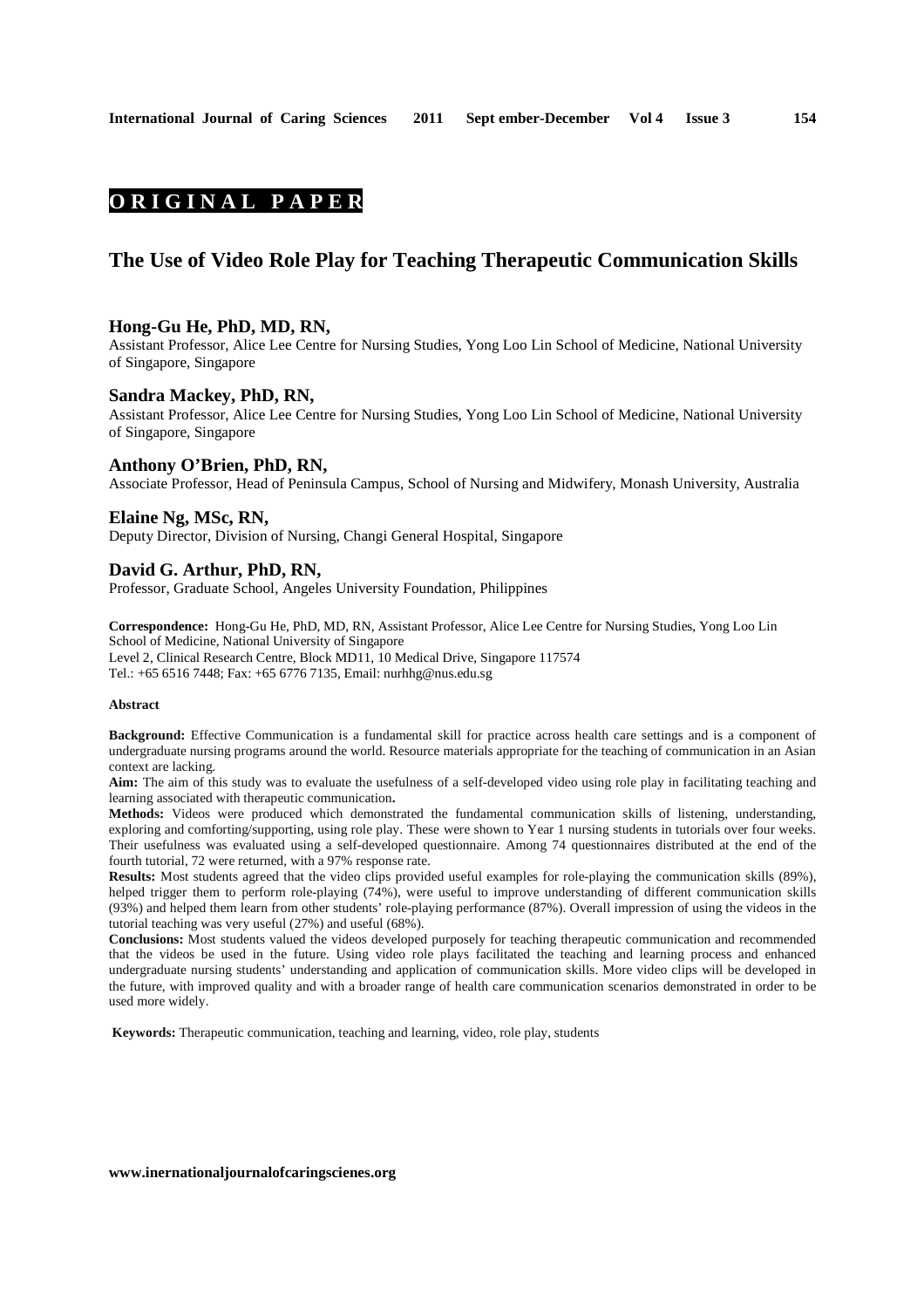### **Background**

Today all health care organisations face the challenge of accommodating increasingly diverse patient populations, making effective communication by nurses a critical aspect in the provision of safe, quality patient care (Bowles et al., 2001; Raica, 2009). The professional nurse, working from a person-centred approach to nursing care recognises the centrality of effective communication in the development of therapeutic relationships with their clients (Higgs, McAllister, and Sefton, 2008). Using communication to achieve positive outcomes for clients can lead to greater job satisfaction, yet the development of such skills takes time, commitment and practice on the part of the nurse (McGilton et al., 2006). Therefore, it is very important to provide content and practice opportunities on therapeutic communication to nursing students, prior to their first clinical practice experience.

A review of the literature on communications skills training (Chant et al., 2002) identified a broad range of teaching strategies that are used in undergraduate nursing education, including experiential techniques, simulation using standardised patients, video, lectures, drama workshops and group work. However, research investigating how, and how well, communication skills are taught in undergraduate nursing programs has received little attention (Chant et al., 2002) and the best method for developing communication skills in nursing students has not been established (Zavertnik, Huff, and Munro, 2010).

Using simulation or role play to practice patientnurse communication skills has been shown to be more successful than lecture-based teaching methods in improving student's communication skills (Lane and Rollnick, 2007). Role play builds competence in communications through integrating students' knowledge, skills and attitudes (Askeland, 2003) while involving them intellectually, emotionally and behaviourally in the learning process (Christiansen and Jensen, 2008). Communication role play allows student nurses to rehearse real life clinical situations in which they can practice therapeutic nursing interventions, improvise and test behaviours and explore their own feelings and responses in a safe environment

showed that such practice can lead to better performance in real life communication with patients.

The effectiveness of communication skills training using role play, with and without simulated or standardized patients, has been investigated in a number of studies. Specific skills development resulting from such training includes improvement in gathering information, imparting information and clarifying goals and expectations (Zavertnik, Huff, and Munro, 2010) and reduced verbal dominance, greater use of open-ended questions, more sensitive responses to patients' emotions and increase in shared problem solving (Roter et al. 2004). Studies comparing simulation using standardized patients and role-play in the acquisition of communication skills found no difference in outcomes between the two approaches (Papadakis et al., 1997; Lane and Rollnick, 2007). Given the relative expense of training and employing standardized patients, roleplay is considered to be the more cost effective of the two teaching strategies.

Faculty who have responsibility for preparing nursing students in the skills of therapeutic communication need to keep abreast of new approaches that facilitate such skill development (Tait et al., 2008; Zavertnik, Huff, and Munro, 2010). Video and computer assisted learning are two technologies increasingly being used in teaching of communication and other skills for clinical practice (Brown et al., 2009; McConville and Lane, 2006) and role play, using simulated patients, is commonly employed as a teachinglearning technique in education programs. In an early study Napholz and McCanse (1994) found video role play enabled undergraduate nursing students to achieve therapeutic communication skills more quickly. McConville and Lane (2006) developed a series of on-line video clips using role play and simulation to teach students to communicate comfortably and effectively in challenging situations. Critical thinking skills (Chau et al., 2001), management of critical care patients (Tait et al., 2008) and working with older people (Edwards et al., 2008) have all been successfully taught in undergraduate nursing programs using video and on-line role play as a strategy.

(Shearer and Davidhizar, 2003). Headly (2007) video is a useful technique for engaging students Role play is an effective technique for teaching communication skills to health care students and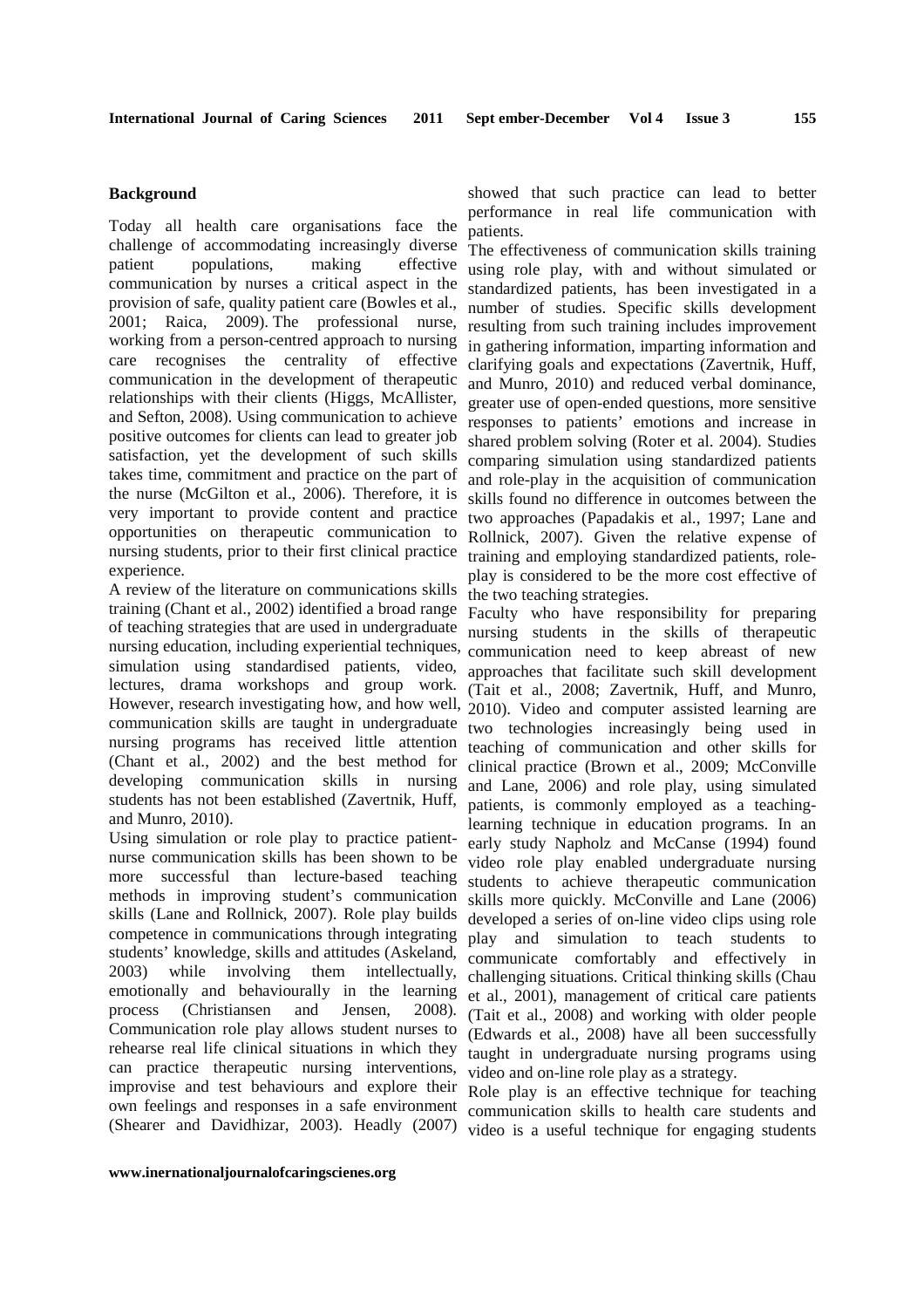(McConville and Lane, 2006; Headly, 2007). In a followed by discussion of the communication skills preliminary evaluation of the use of role play to used in the video and then students were required to teach therapeutic communication, He (2008) develop and present their own role-play scenarios, reported that students enjoyed this method of using the demonstrated communication skills. learning and regarded role-play as being the most **Questionnaire Development**  favoured method. However, some students stated A descriptive, exploratory questionnaire design was that it was difficult for them to come up with role-used. The questionnaire was designed to determine play scripts or to role-play the scenarios, due to students' opinions of the usefulness of the video unfamiliar context or interpersonal inexperience. A role play for enhancing their learning of search of available resources revealed there were no communication skills. Development of the contextually appropriate instructional videos questionnaire was guided by the review of literature demonstrating core communication skills using role and expert knowledge. Experienced academics were play.

The aim of this study was to evaluate the usefulness made based on their recommendations. of a self-developed video using role play in The final version of the questionnaire consisted of were as follows:

quality, content and relevance of the videos?

2. What was the students' opinion of the usefulness of these videos in learning the skills of therapeutic communication?

have for the use of these videos in the future and for their further development?

#### **Method**

### **Development of the Videos and Use of These Videos in the Tutorials**

Communication scenarios reflecting a variety of culturally relevant interactions between nurses and patient/family members were written by the teaching team, with each scenario focused on one of four core communication skills, namely listening, understanding, exploring and comforting/supporting (Stein-Parbury, 2005). This was an exploratory study, and to keep costs of production to a minimum, voluntary students were asked to roleplay the scenarios, which were recorded between May and June 2008. The editing of the video clips was completed in August 2008.

Tutors involved in teaching the communication

**www.inernationaljournalofcaringscienes.org**

with role play scenarios and the method of role play February and March 2009. Each viewing was

asked to review the questions and revisions were

facilitating teaching and learning associated with four sections. Section 1 asked about quality, content therapeutic communication**.** The research questions and relevance of the videos; section 2 evaluated 1. What was the students' opinion of the confidence; section 3 focused on students' 3. What recommendations did the students Likert-type scale ranging from "Strongly Agree" to students' perceptions of improvement in skill and recommendations for future use of the videos; and section 4 was an open-ended question asking for suggestions on improving the videos. The answers to Sections 1, 2 and 3 were given on a 5-point "Strongly Disagree". Chronbach's alpha coefficient was used to analyse the internal consistency of the questionnaire. The alpha values for sections 1 2 and 3 were 0.93, 0.87 and 0.77 respectively, which indicated moderate to strong internal consistency of the questionnaire (Burns and Grove, 2005).

#### **Sample Selection**

A convenience sampling technique was used to recruit participants for this study. All first-year students of the Bachelor of Science in Nursing programme at the XXX University who were enrolled in the Communication subject were invited to participate in this study. Although enrolment in the subject and attendance at the tutorial classes was compulsory, participation in the study (completion of questionnaire) was not.

#### **Data Collection**

subject were briefed on the use of the videos and Students were shown the videos in their scheduled provided with detailed guidelines on how to use tutorial classes and participated in the tutorial each video to facilitate student discussion and role activities based on the video role plays over a four play. The videos were shown to the students in four week period. Students were asked to complete the consecutive communication tutorial classes between questionnaire following viewing of all four video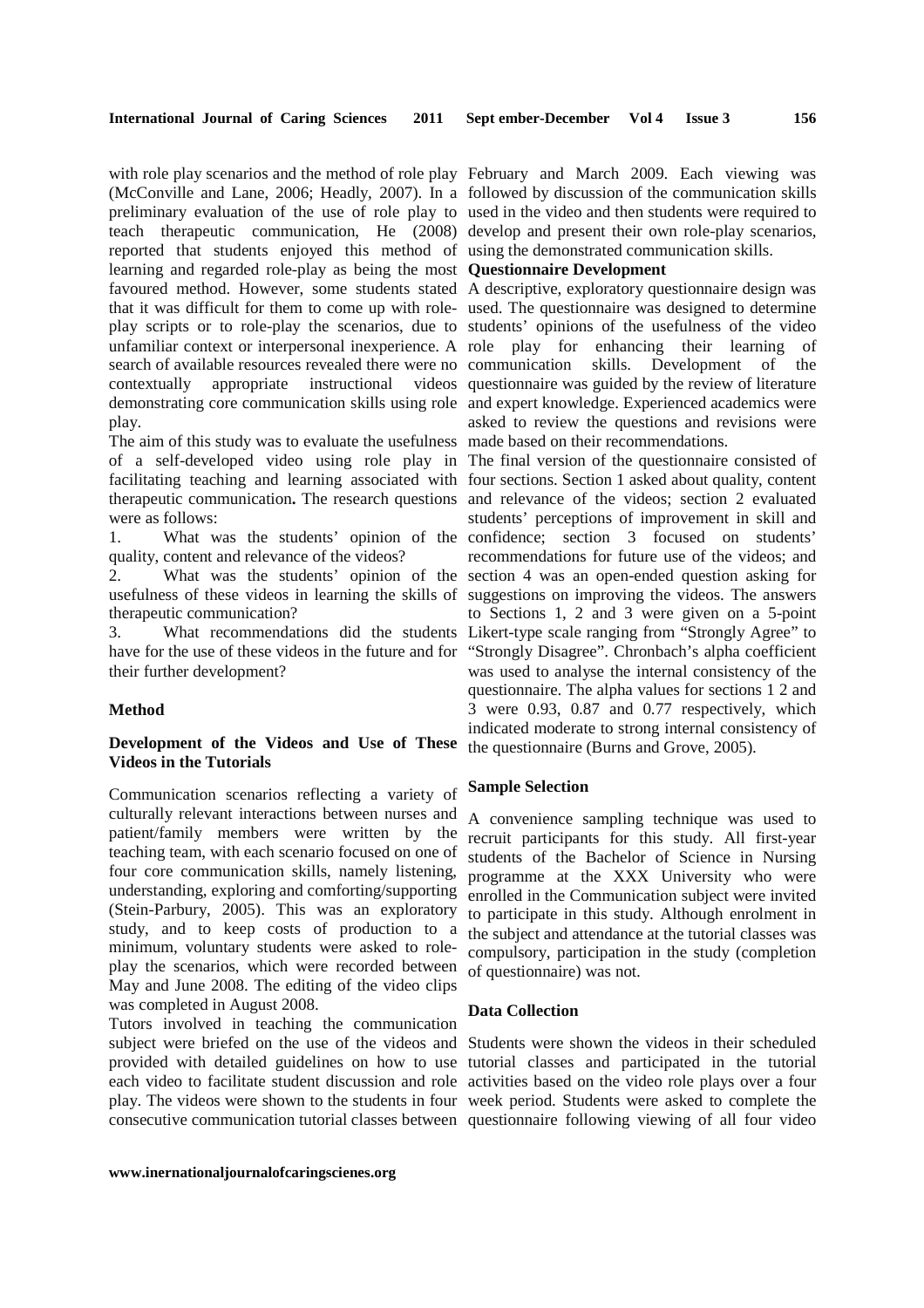role play clips. Seventy-four questionnaires were **Results**  distributed and 72 were returned, giving a response **Description of the Participants**  rate of 97%. All returned questionnaire were included in the final analysis.

#### **Ethical Considerations**

This study was approved by the university Institutional Review Board. All participants were informed at the beginning of the semester and before starting the survey that their participation was voluntary and that they could change their mind at any time while completing questionnaire. Students were told not to write their **Relevance of the Videos**  name and student ID number on the questionnaire and that all answers and comments would be kept confidential. Participants' verbal informed consent was obtained.

#### **Data Analysis**

Data were analysed using SPSS Version 18.0. Descriptive statistics were used to analyse results in Sections 1, 2 and 3 while the open-ended question in section 4 was analysed using content analysis.

All participants were year one nursing students who had completed secondary school education. The students' age ranged from 19 to 26 years (mean = 20,  $SD = 1.3$ ). Sixty-five (90%) of them were female. Students had limited clinical experience having completed only a two-week communitybased clinical attachment at the end of the previous semester.

# **Students' Evaluation of the Content, Quality and**

As shown in Table 1, most of the students (96%) strongly agreed/agreed that the content of the videos was related to the theoretical knowledge taught in the lectures with greater than 95% of students strongly agreeing/agreeing that the scenarios reflected the communication concepts of listening, understanding, exploring and comforting, supporting and enabling. In terms of quality, 89% of the students strongly agreed/agreed that the picture quality was good.

**Table 1 Students' evaluation on the quality, contents and relevance of the videos (n = 72)** 

| <b>Evaluation of the videos</b>                                                                           | <b>Strongly</b><br>agree | Agree                       | <b>Neutral</b>              | <b>Disagree</b>    | <b>Strongly</b><br>disagree |
|-----------------------------------------------------------------------------------------------------------|--------------------------|-----------------------------|-----------------------------|--------------------|-----------------------------|
|                                                                                                           | $n\left(\%\right)$       | $n\left(\frac{6}{6}\right)$ | $n\left(\frac{6}{6}\right)$ | $n\left(\%\right)$ | $\mathbf{n}(\%)$            |
| quality<br><b>The</b><br>volume<br>and<br>sound<br>are<br>appropriate.                                    | 14(19)                   | 40(56)                      | 9(13)                       | 9(12)              |                             |
| The picture/image quality is good.                                                                        | 15(21)                   | 49(68)                      | 7(10)                       | 1(1)               |                             |
| The length of the videos is appropriate.                                                                  | 15(21)                   | 48(67)                      | 9(12)                       |                    |                             |
| The pace of the role-playing is appropriate.                                                              | 14(19)                   | 52(72)                      | 5(7)                        | 1(1)               |                             |
| Language is used appropriately.                                                                           | 13(18)                   | 54(75)                      | 5(7)                        |                    |                             |
| Narration is effective and appropriate (e.g.<br>pacing, clarity).                                         | 12(17)                   | 44(61)                      | 12(17)                      | 4(5)               |                             |
| The contents of the videos are closely related<br>to the theoretical knowledge taught in the<br>lectures. | 25(35)                   | 44(61)                      | 2(3)                        | 1(1)               |                             |
| scenarios reflect the<br>The <b>The</b><br>concepts of<br>communication skills:                           |                          |                             |                             |                    |                             |
| listening                                                                                                 | 25(35)                   | 44(61)                      | 3(4)                        |                    |                             |
| understanding                                                                                             | 23(32)                   | 46(64)                      | 3(4)                        | 2(3)               |                             |
| exploring                                                                                                 | 20(28)                   | 48(67)                      | 2(3)                        | 1(1)               |                             |
| comforting, supporting and enabling                                                                       | 22(31)                   | 47(65)                      | 2(3)                        |                    |                             |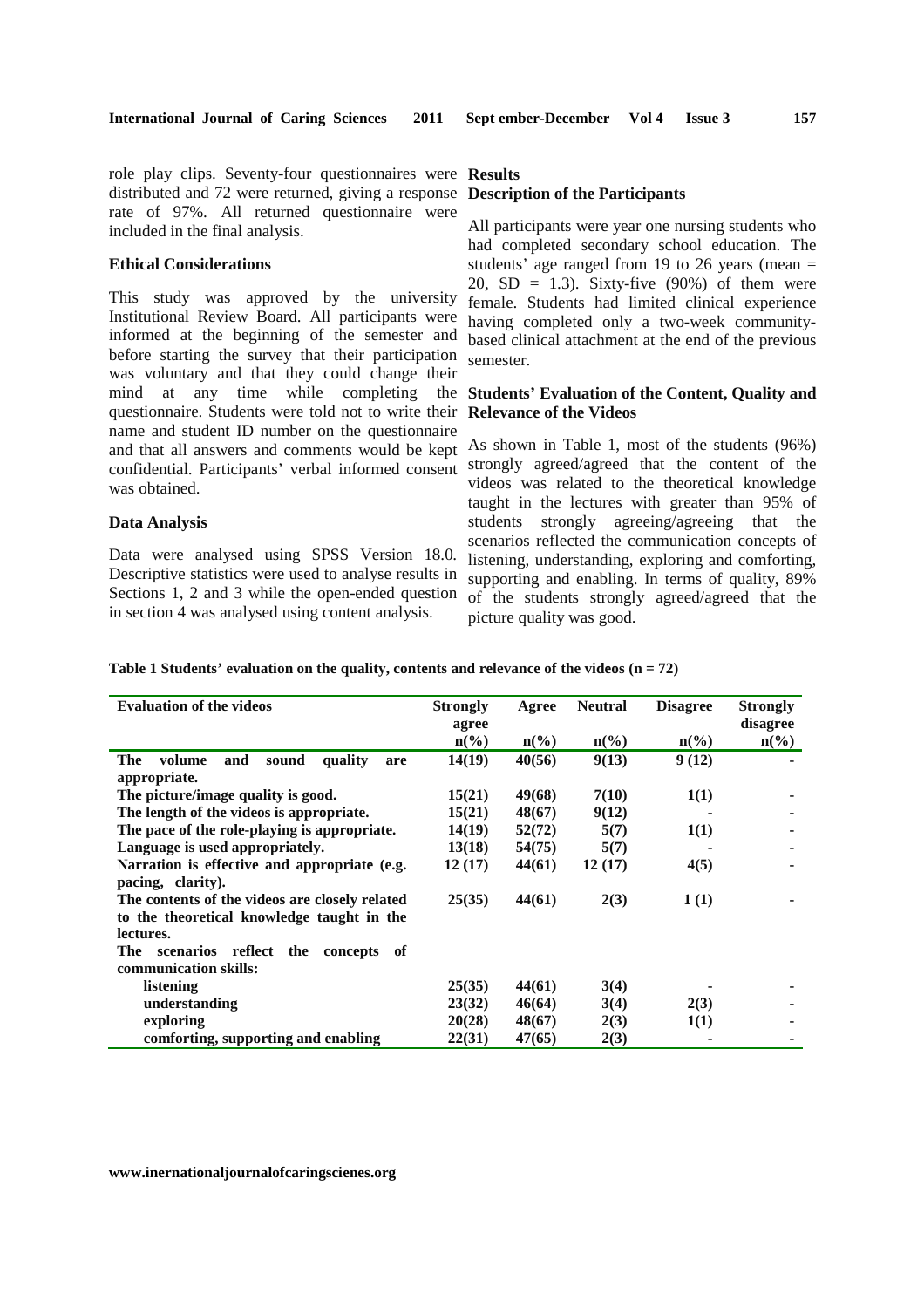### **Students' Evaluation of Using the Videos in Therapeutic Communication Tutorials**

Overall, students found using the videos to be very As shown in Table 3, most of the students strongly agreed/agreed that the videos provided different nursing contexts. useful examples for role-playing of communication Analysis of open-ended questions revealed that that the videos helped them learn from other considered them to be 'good, clear, understandable, students' role playing (87% strongly relevant, concise, reflecting communication skills'. agreed/agreed).

#### Recommendations for Further **Development and Future Use of the Videos**

useful (27%) or useful (68%). Table 2 shows that a suggested that these videos be used in future majority of students found the videos improved teaching in therapeutic communication (90%). The their understanding of the communication skills majority of students (96%) suggested that more they were learning to use (93% strongly video clips need to be developed in the future to agreed/agreed). Eighty nine percent of the students show the use of different communication skills in

skills and 74% stated that the videos were a useful two-thirds of the students (n= 49, 68%) thought trigger for their own role playing. Students also felt there was no need to revise the videos as they

|  | Table 2 Students' evaluation on using videos in teaching Therapeutic Communication tutorials $(n = 72)$ |  |  |  |  |  |
|--|---------------------------------------------------------------------------------------------------------|--|--|--|--|--|
|--|---------------------------------------------------------------------------------------------------------|--|--|--|--|--|

| Evaluation of using the videos in Teaching            | <b>Strongly</b> | Agree           | <b>Neutral</b>  | <b>Disagree</b> | <b>Strongly</b>    |
|-------------------------------------------------------|-----------------|-----------------|-----------------|-----------------|--------------------|
| <b>Therapeutic communication tutorials</b>            | agree           |                 |                 |                 | disagree           |
|                                                       | $n\binom{0}{0}$ | $n\binom{0}{0}$ | $n\binom{0}{0}$ | $n\binom{0}{0}$ | $n\left(\%\right)$ |
| The videos provide useful examples for role-playing   | 21(29)          | 43(60)          | 8(11)           |                 |                    |
| the communication skills.                             |                 |                 |                 |                 |                    |
| The videos help trigger me to perform role-playing    | 14(20)          | 39(54)          | 16(22)          | 3(4)            |                    |
| using different communication skills.                 |                 |                 |                 |                 |                    |
| The videos are useful to improve my understanding     | 22(31)          | 45(62)          | 5(7)            |                 |                    |
| of different communication skills.                    |                 |                 |                 |                 |                    |
| The videos help me to learn from other students'      | 16(22)          | 47(65)          | 8(11)           | 1(1)            | ۰                  |
| role-playing performance.                             |                 |                 |                 |                 |                    |
| The role of the tutorial tutor on guiding students to | 20(28)          | 43(60)          | 9(12)           |                 |                    |
| make use of the videos is very important.             |                 |                 |                 |                 |                    |
| My overall impression of using the videos in          | 19(27)          | 49(68)          | 1(1)            | 3(4)            |                    |
| Therapeutic Communication tutorials teaching is       |                 |                 |                 |                 |                    |
| very useful.                                          |                 |                 |                 |                 |                    |

**Table 3 Students' recommendation on the use of videos and further development (n = 72)** 

| <b>Recommendations</b>                                                                                                                | <b>Strongly</b><br>agree | Agree           | <b>Neutral</b>              | <b>Disagree</b>  | <b>Strongly</b><br>disagree |
|---------------------------------------------------------------------------------------------------------------------------------------|--------------------------|-----------------|-----------------------------|------------------|-----------------------------|
|                                                                                                                                       | $n\binom{0}{0}$          | $n\binom{0}{0}$ | $n\left(\frac{6}{6}\right)$ | $\mathbf{n}(\%)$ | $\mathbf{n}(\%)$            |
| I suggest the videos be uploaded to module website<br>so that students can watch them again at their<br>convenience.                  | 21(29)                   | 37(51)          | 10(14)                      | 4(6)             |                             |
| I suggest the teacher use these videos in teaching<br><b>Therapeutic Communication tutorials in the</b><br>future.                    | 22(30)                   | 43(60)          | 5(7)                        | 2(3)             |                             |
| I recommend the videos be used by other<br>institutions, e.g. nursing schools, hospitals.                                             | 11(15)                   | 35(49)          | 18(25)                      | 1(1)             |                             |
| More videos need to be developed in the future to<br>show the use of different communication skills in<br>different nursing contexts. | 20(28)                   | 49(68)          | 3(4)                        |                  |                             |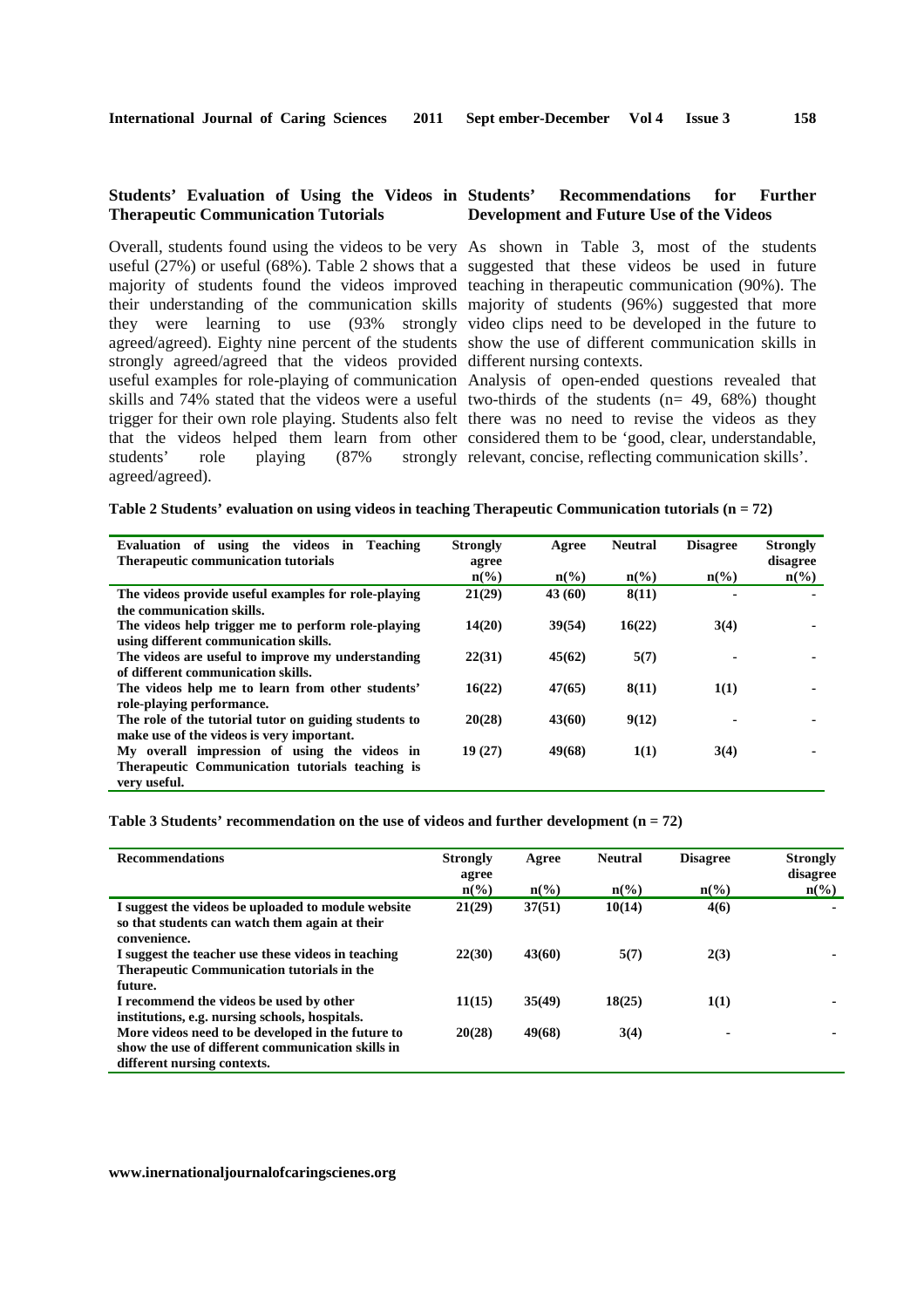'cover a wider aspect and show more examples'; encounter is so individualized, thus many graduates and (iii) choosing better actors/actresses.

#### **Discussion**

video role plays in teaching and learning scenarios that mirror real clinical situations, learn therapeutic communication in an undergraduate how and when to apply these skills (Lane and nursing program in Singapore. A series of short Rollnick, 2007; Christiansen and Jensen, 2008). video role plays were developed for the purpose of Research has previously demonstrated the value of teaching communication skills. These were role play for teaching communication in general introduced to first year nursing students in (Kruijver et al., 2001; Lane and Rollnick, 2007; scheduled tutorial classes of a therapeutic Christiansen and Jensen 2008), for teaching communication module and then evaluated using communication with particular patient groups (eg questionnaire.

is an effective tool for teaching communication specific communication skills such as counseling skills to undergraduate nursing students. The (Ahsen et al., 2010), gathering and imparting combination of first seeing demonstration of role information (Zavertnik, Huff, and Munro, 2010) play in the videos and then having opportunity to and active listening (McGilton et al., 2006). While perform role play was considered by students to be the findings of this study show that role play was a useful for developing their communication skills in useful teaching/learning tool for developing the areas of listening, understanding, exploring and students' understanding of different communication comforting/supporting. The video role plays skills the study also shows that there is a need for showed both appropriate and inappropriate use of further development and investigation of the use of each of these four communication skills, which also culturally appropriate video role play in meeting the helped students to understand how and when to specific communication learning needs of Asian apply each skill in their role playing practice. nursing students. Experiential learning is considered to greatly While the overall response to the video role plays facilitate skills development, such communication, and it is thought to be most continued use and wider dissemination, the effective when learning occurs in all four domains participant's suggestions for improvement in sound of feeling, thinking, doing and watching (Nestel and quality, content and acting need to be considered Tierney, 2007; Ahsen et al., 2010). Our study's before the videos can be used more widely. approach to using video role play gave students the opportunity to learn on the feeling-thinking-**Conclusion**  watching levels before the feeling-thinking-doing learning was required of them and this may have Most students valued the videos developed contributed to the positivity with which the video purposely for teaching therapeutic communication role plays were received by the students.

typically want to know what to say to patients and teaching and learning process and enhanced how they should say it (Kotecki, 2002). While undergraduate nursing students' understanding and educators can provide students with lists of application of communication skills. More video questions and guides for use in 'routine' clips will be developed in the future, with improved interviewing and patient communication, such quality and with a broader range of health care questions and guides are of little use in more communication scenarios demonstrated in order to emotionally charged and challenging situations be used more widely.

About one-third of the students  $(n = 23, 32%)$  (Headly, 2007). Educators cannot prepare students suggested the videos needed to be improved in the with the 'right' words to use in every given areas of (i) sound quality; (ii) updated content, e.g. situation because the patient-health professional This exploratory study evaluated the usefulness of and comforting/supporting, and, through role play engage in difficult discussions with patients and their loved ones completely unrehearsed. Students can, however, be prepared with communication skills such as listening, exploring, understanding

This study demonstrated that using video role play Brown et al., 2009) and for teaching and learning cancer patients) (Back et al., 2003; Baer et al., 2008;

as was positive and students recommended their

In learning to communicate with patients students future. Using video role plays facilitated the and recommended that the videos be used in the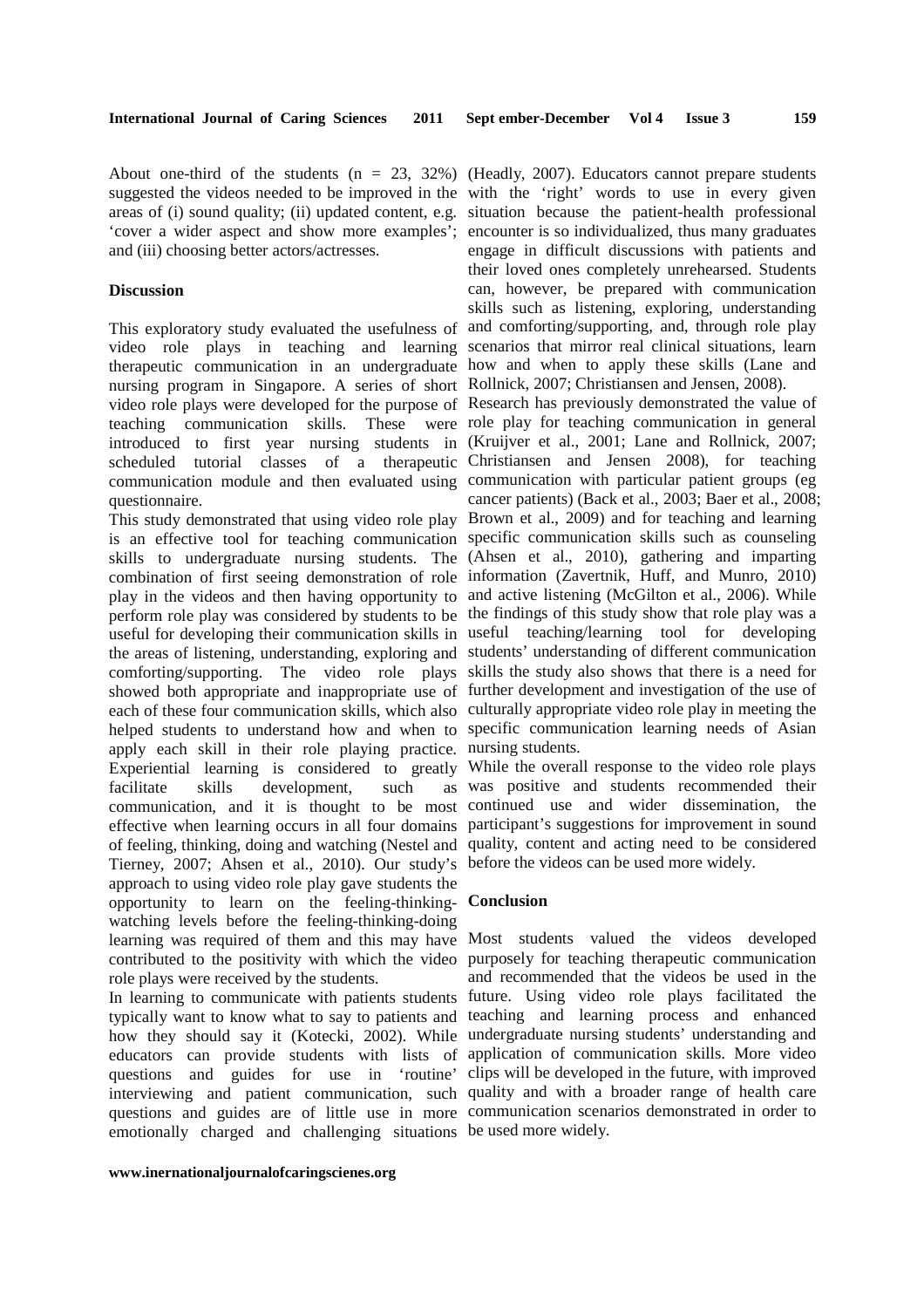#### **Acknowledgements**

This study was funded by the Centre for Development of Teaching and Learning of the National University of Singapore. We would like to thank all students who participate in this study. We also appreciate the help of Mr. Edward Poon, Adjunct Associate Professor at the Alice Lee Centre for Nursing Studies, National University of Singapore for his assistance with implementation of videos in the tutorials and data collection.

#### **REFERENCES**

- Ahsen, N., Batul, S., Ahmed, A., Imam, S., Iqbal, H., Shamshair, K. & Ali H., 2010. Developing Counselling Skills through Pre-Recorded Videos and Role Play: a Preand Post-Intervention Study in a Pakistani Medical School. *BMC Medical Education* 10(7). Available at: http://www.biomedcentral.com/1472-6920/10/7 [Accessed 30 May 2010].
- Askeland, G., 2003. Reality-Play Experiential Learning in Social Work Training: a Teaching Model. *Social Work Education* 22(4), pp.351-362.
- Back, A., Arnold, R., Tulsky, J., Baile, W. & Fryer-Edwards, K., 2003. Teaching Communication Skills to Medical Oncology Fellows. *Journal of Clinical Oncology* 21(12), pp2433-2436.
- Baer, A., Freer, J., Milling, D., Potter, W., Ruchlin, H. & Zinnerstrom, K., 2008. Breaking Bad News: Use of Cancer Survivors in Role-Playing Exercises. *Journal of Palliative Medicine 11*(6), pp885-891.
- Bowles, N., Mackintosh, C., & Torn, A., 2001. Nurses' Communication Skills: an Evaluation of the Impact of Solution-Focused Communication Training. *Journal of Advanced Nursing* 36(3), pp.347-354.
- Brown, R., Bylund, C., Kline, N., De La Cruz, A., Solan, J., Kelvin, J., Gueguen, J., Eddington, J., Kissane, D. & Passik, S. 2009. Identifying and Responding to Depression in Adult Cancer Patients: Evaluating the Efficacy of a Pilot Communication Skills Training Program for Oncology Nurses. *Cancer Nursing 32*(3), pp. E1-E7.
- Burns, N., & Grove, S.K., 2005. *The Practice of Nursing Research: Conduct, Critique, and Utilization.* 5th ed., Philadelphia, USA: Elsevier/Saunders.
- Chant, S., Jenkinson, T., Randle, J., Russell, R. & Webb, C., 2002. Communication Skills Training in Healthcare: a Review of the Literature. *Nurse Education Today* 22(3), pp.189-202.
- Chau, J., Chang, A., Lee, I., Ip, W., Lee, D. & Wootton, Y., 2001. Effects of Using Videotaped Vignettes on Enhancing Student's Critical Thinking Ability in a Baccalaureate Nursing Programme. *Journal of Advanced Nursing 36*(1), pp.112-119.
- Christiansen, B. & Jensen, K., 2008. Emotional learning within the framework of nursing education. *Nurse Education in Practice* 8(5), pp 328-334.
- Edwards, H., Nash, R., Sacre, S., Courtney, M., & Abbey, J., 2008. Development of a Virtual Learning Environment to Enhance Undergraduate Nursing Students' Effectiveness and Interest in Working With Older People. *Nurse Education Today* 28(6), pp. 672-679.
- H.G., 2008. Using Role-Playing and Small Group Discussion to Guide Therapeutic Communication Tutorials. *Experiments in Pedagogy: Selected Papers from Professional Development Programme (Teaching)* 3, pp. 29-34. Centre for Development of Teaching and Learning, National University of Singapore, Singapore
- Headly, A., 2007. Communication Skills: A Call for Teaching to the Test. *The American Journal of Medicine* 120(10), pp.912-915.
- Higgs, J., McAllister, L., & Sefton, A., 2008. Communication in the Health and Social Sciences. In Higgs, J., Ajjawi, R., McAllister, L., Trede, F., & Loftus, S. (Ed.), *Communicating in the Health Sciences*. Melbourne, Australia: Oxford University Press, pp. 2-10.
- Kotecki, C.N., 2002. Baccalaureate Nursing Students' Communication Process in the Clinical Setting. *Journal of Nursing Education* 41(2), pp.61-68.
- Kruijver, I., Kerkstra, A., Kerssens, J., Holtkamp, C., Bensing, J. & van de Wiel, H., 2001. Communication between Nurses and Simulated Patients with Cancer: Evaluation of a Communication Training Programme. *European Journal of Oncology Nursing* 5(3), pp. 140-50.
- Lane, C. & Rollnick, S., 2007. The Use of Simulated Patients and Role-Play in Communication Skills Training: a Review of the Literature to August 2005. *Patient Education and Counseling* 67(1-2), pp. 13-20.
- McConville, S. & Lane, A., 2006. Using On-Line Video Clips to Enhance Self-Efficacy towards Dealing with Difficult Situations among Nursing Students. *Nurse Education Today* 26(3), pp. 200-208.
- McGilton, K., Irwin-Robinson, H., Boscart, V. & Spanjevic, L., 2006. Communication Enhancement: Nurse and Patient Satisfaction Outcomes in a Complex Continuing Care Facility. *Journal of Advanced Nursing* 54(1), pp.35-44.
- Napholz, L. & McCanse, R., 1994. Interactive Video Instruction Increases Efficiency in Cognitive Learning in a Baccalaureate Nursing Education Program. *Computers in Nursing* 12(3), pp.149-153.
- Nestel, D. & Tierney T., 2007. Role-Play for Medical Students Learning about Communication: Guidelines for Maximising Benefits. *BMC Medical Education,* 7(3), doi:10.1186/1472-6920-7-3.
- Papadakis, M., Croughan-Minihane, M., Fromm, L., Wilkie, H. & Ernester, V., 1997. A Comparison of Two Methods to Teach Smoking Cessation Techniques to Medical Students. *Academic Medicine* 72(8), pp.725-727.
- Raica, D., 2009. Effect of Action-Oriented Communication Training on Nurses' Communication Self-Efficacy. *MEDSURG Nursing* 18 (6), pp.343-346, 360.
- Roter, D., Larson, W., Shinitzky, H., Chernoff, R., Serwint, J., Adamo, G. & Wissow, L., 2004. Use of an Innovative Video Feedback Technique to Enhance Communication Skills Training. *Medical Education* 38(2), pp.145-157.
- Shearer, R. & Davidhizar, R., 2003. Using Role Play to Develop Cultural Competence. *Journal of Nursing Education* 42(6), pp.273-275.

#### **www.inernationaljournalofcaringscienes.org**